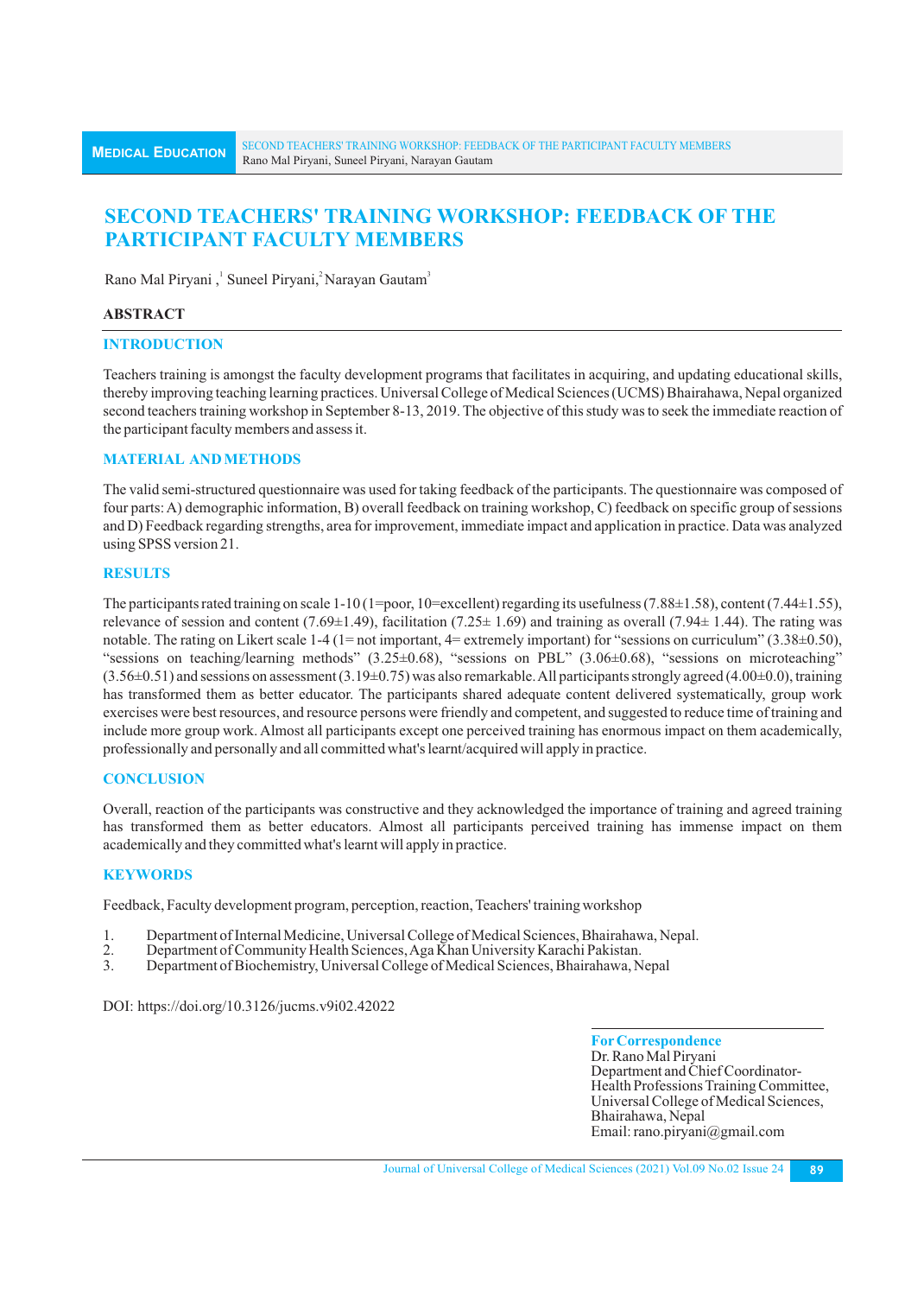## **INTRODUCTION**

Strengthening the capacity of faculty members in basic academic domains is vital to transform the teaching learning environment and educational performance of learners.<sup>1-5</sup> Teaching is one of the professional competencies of health professions, so, health professional teachers must learn, acquire and embrace it. Teachers' training is amongst the faculty development programs that facilitates in acquiring, imparting and updating educational skills, thereby cultivating seeds of best teaching learning practices.<sup>6-9</sup> After successful organization of first Teachers training workshop<sup>1</sup>, Health Professions Training Committee (HPTC) of Universal College of Medical Sciences (UCMS), Bhairahawa, Nepal organized second Teachers' Training Workshop during September 8-13, 2019. The objective of this six-days Teachers Training Workshop was to enhance the capacity of faculty members in their role as educators focusing on teaching, learning and assessment of the students. The objective of this study was to seek the immediate reaction of participant faculty members and assess it.

# **MATERIAL AND METHODS**

Universal College of Medical Sciences (UCMS), Bhairahawa, Nepal established in 1998 affiliated to Tribhuvan University, Institute of Medicine (TU, IOM), Kathmandu, Nepal have been running undergraduate courses in Medicine, Dentistry, Nursing, and Pharmacy and Postgraduate courses in Medicine, and Dentistry. After successful organization of first Teachers' training workshop during March 11-16, 2019, UCMS organized second Teachers' training workshop during September 8-13, 2019. It was of six days duration.

Principal author as a chief coordinator of Health Professions Training Committee (HPTC) UCMC conducted the second Teachers' training workshop as a principal resource person. Thirteen resource persons/facilitators conducted sessions on different subjects of health professions education. Sixteen participants participated in training workshop; 5 each were from clinical sciences, and basic sciences departments and 3 each from dental sciences, and nursing sciences departments.

The curriculum of Teachers' training workshop was comprised of five groups of sessions: Group-I sessions on curriculum, Group -II sessions on teaching/learning, Group-III sessions on problem-based learning (PBL), Group -IV sessions on microteaching, and Group-V sessions on assessment.

**Group-Isessions on curriculum:** Role of faculty and faculty development program, teaching communication skills, feedback skills, essence of curriculum and syllabus, introduction to behavioral objectives and group work on writing behavioral objectives, community based/ community

oriented medical education-modern concepts and approaches, ethics for medical educator and role of Teacher.

**Group-II sessions teaching/learning:** Overview of teaching/learning methods, small group dynamics and small group discussion, role play, principles of adult learning, interactive teaching/ learning methods, teaching clinical skills, role of standardized patients and skill lab in clinical skills teaching with group work on script writing for standardized patient.

**Group-III sessions on PBL:** Overview of PBL in health professions education, criteria for selection of problem for PBL session with mock PBL session, developing scenario of problem for PBL with group work, preparation of tutor guide for developed scenario with group work and small group tutorial for PBL.

**Group-IV sessions on Microteaching:** Introduction to microteaching, lesson plan for microteaching, use of audiovisual aids, preparation of lesson plan and presentation by individual participant for microteaching, microteaching practice by the participants, video recording and video review with reflection of individual participant and observation of peer and supervisor (assessor).

**Group-IV sessions on assessment:** Basics of assessment with group work on blueprinting for assessment, assessment of knowledge and understanding with group work developing multiple choice questions (MCQs), Assessing clinical skills and attitude-I with group work on objective structured clinical examination/ objective structured practical examination (OSCE/OSPE), assessing clinical skills and attitude II-shortcase, long-case and viva voce and other methods of assessment including performance based assessment (PBA) and workplace based assessment (WPBA).

At the end of Teachers' training workshop, feedback of the participants was taken on the valid semi-structured questionnaire. The questionnaire was composed of four parts.

**Part A. Demographic information:**Information were sought on age in years, sex, year of graduation and post-graduation, teaching experience of teaching undergraduate and post graduate and received medical education related training before.

**Part B. Overall feedback on training workshop:** This part had two close ended questions. One was on rating training on scale 1-10 (1=poor, 10=excellent) for usefulness, content, relevance, facilitation and training as overall. Another question was whether training transformed you as a better educator rated on Likert Scale 1-4 (4=strongly agree, 3=fairly agree, 2=slightly agree, 1=not agree).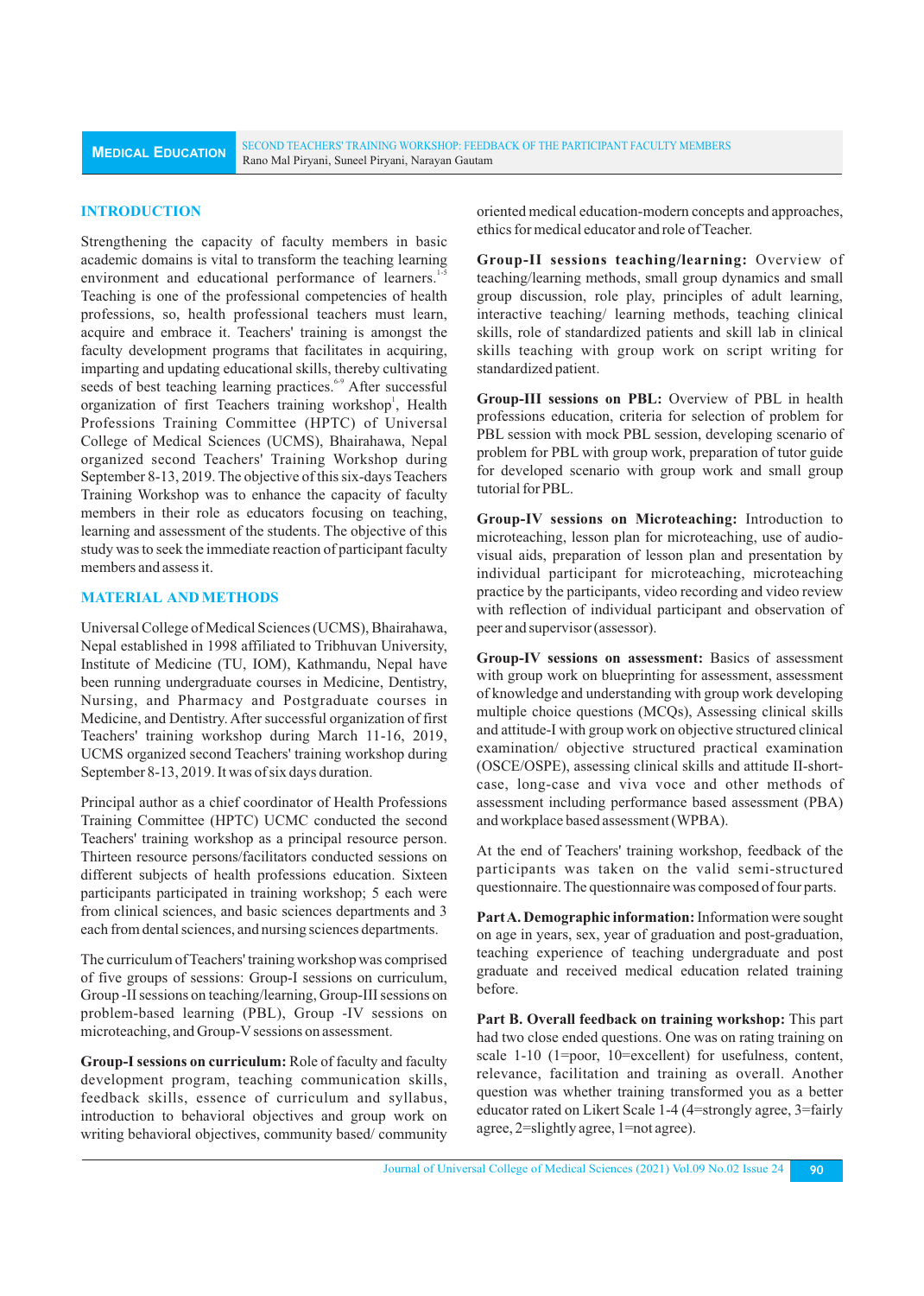**Part C. Feedback on specific group of sessions:** This part contained five closed ended questions. All five questions: sessions on curriculum, sessions on teaching/learning methods, sessions on PBL, sessions on microteaching and sessions on assessment rated on Likert scale 1-4 (4=extremely important, 3=moderately important, 2=slightly important, 1=not important).

**Part D. Feedback regarding strengths, area for improve ment, immediate impact and application in practice:** This part had four open ended questions. One was on good-points/ strengths of training, second on areas for improvement and third on overall immediate impact of training workshop and fourth on what's learnt apply in practice.

The informed consent was taken from the participants and ethical approval was obtained from Institutional Review Committee of UCMS. The collected data was checked for completeness, accuracy and consistency and entered in IBMS SPSS version 21 for analysis. Descriptive analysis was done. The frequency, mean and standard deviation were computed.

# **RESULTS**

The findings of the present study are presented under four headings.

## **Part A. Demographic information**

The age of participants was  $33.94 \pm 2.98$  years (range 29-40) years); 10 (62.5%) were males and 6 (37.5) females. The teaching experience was  $44.12 \pm 34.76$  months (range 10) months to 144 months) for teaching undergraduate students and  $26.0 \pm 26.47$  years (range 0 months to 96 months) for teaching postgraduates. Their year of graduation were between 2000-2014 and of post-graduation between 2007- 2018. Only one participant received medical education related training before.

#### **Part B. Overall feedback on training workshop**

The participants rated the second Teachers' Training Workshop on scale 1-10 (1=poor, 10=excellent); the rating was notable (Table 1).

### **Table 1. Rating of the participants on Teachers' training workshop**

| Item                                          | Rating (Mean $\pm$ SD) |
|-----------------------------------------------|------------------------|
| Usefulness (scale $1-10$ )                    | $7.88 \pm 1.58$        |
| Content (scale 1-10)                          | $7.44 \pm 1.55$        |
| Relevance of session and content (scale 1-10) | $7.69 \pm 1.49$        |
| Facilitation (scale 1-10)                     | $7.25 \pm 1.69$        |
| Overall (scale 1-10)                          | $7.94 \pm 1.44$        |

Participants' response on "Will this training transform you a better educator?" was significant  $4.00 \pm 0.00$  rated on Likert scale 1-4 (4=strongly agree, 3=fairly agree, 2=slightly agree, 1=not agree)

#### **Part C. Feedback on specific group of sessions**

The rating of the participants on specific group of sessions conducted in Teachers' training workshop" was also remarkable.

## **Table 2. Rating of the participants on specific group of sessions conducted in Teachers' training workshop**

| Item                                               | Rating (Mean $\pm SD$ ) |
|----------------------------------------------------|-------------------------|
| Sessions on curriculum conducted in training rated | $3.38 \pm 0.50$         |
| on Likert scale 1-4                                |                         |
| Sessions on teaching/learning methods conducted    | $3.25 \pm 0.68$         |
| in training rated on Likert scale 1-4              |                         |
| Sessions on PBL conducted in training rated on     | $3.06 \pm 0.68$         |
| Likert scale 1-4                                   |                         |
| Sessions on microteaching conducted in training    | $3.56 \pm 0.51$         |
| rated on Likert scale 1-4                          |                         |
| Sessions on assessment conducted in training       | $3.19 \pm 0.75$         |
| rated on Likert scale 1-4                          |                         |

(4=extremely important, 3=moderately important, 2=slightly important, 1=not important)

## **Part D**. **Feedback regarding strengths, area for improve ment, immediate impact and application in practice**.

### **Table 3. Good points/strengths of Teachers' training workshop**

| <b>Strength / Good points</b>                                        | No of participants |
|----------------------------------------------------------------------|--------------------|
| Content of sessions was adequate, appropriate and realistic          |                    |
| Participants became enthusiastic, confident and motivated            |                    |
| Content delivered in a systemic and scientific way                   |                    |
| Group work exercises and other interactive tasks were true resources |                    |
| Active and participatory involvement                                 |                    |
| Resource person and facilitator were supportive, friendly, competent | 4                  |
| and caring                                                           |                    |
| Started on time and finished on time, good time management           | 3                  |
| Microteaching sessions and video demonstration of recorded           | 3                  |
| presentations of microteaching                                       |                    |
| Update on new methods of teaching learning and assessment            | 3                  |
| Enhanced skills for teaching learning                                | 2                  |
| Conducive and friendly environment for learning                      | 2                  |
| Systemic organization of workshop                                    |                    |
| Better utilization of audiovisual aids                               |                    |
| Helpful volunteers                                                   |                    |
| Evaluation by chief coordinator of training                          |                    |
| Refreshments                                                         |                    |

#### **Table 4. Areas for improvement**

| <b>Strength / Good points</b>                                                                                                | No of participants |
|------------------------------------------------------------------------------------------------------------------------------|--------------------|
| Reduce time                                                                                                                  |                    |
| Include more group work and little bit more time for group work                                                              |                    |
| No side talk by resource persons                                                                                             | 2                  |
| Topics should focus how to make a good teacher, topics like conflict<br>and community based medical education may be omitted | 2                  |
| Improvement in arrangement at venue (e.g. noises of fans were<br>distracting)                                                | 7                  |
| Lessen group work                                                                                                            |                    |
| Invite other resource person                                                                                                 |                    |
| Improve teaching methods                                                                                                     |                    |
| Make more interesting                                                                                                        |                    |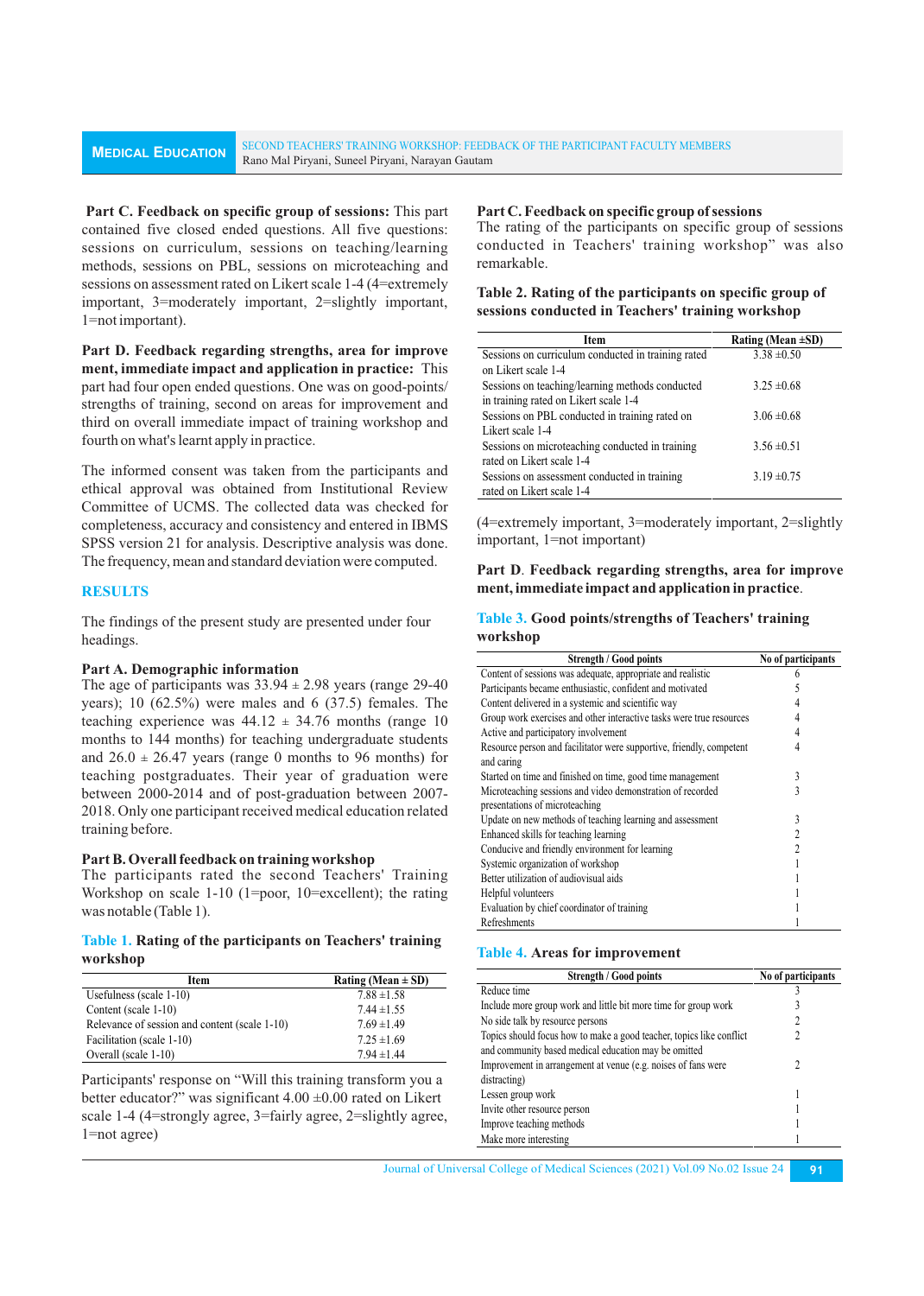# **Table 5. Overall immediate impact of training workshop**

| Participant No          | <b>Statement</b>                                                                                                                    |
|-------------------------|-------------------------------------------------------------------------------------------------------------------------------------|
| 1                       | "Learnt a lot"                                                                                                                      |
| 2                       | "Good and applicable to my career"                                                                                                  |
| $\overline{\mathbf{3}}$ | "Enhances my communication skills and thinking abilities by<br>brainstorming"                                                       |
| 4                       | "Helps to improve my way of teaching and assessment of students"                                                                    |
| 5                       | "I updated with newer methods of teaching and learning and realized the<br>way I was teaching students is traditional and outdated" |
| 6                       | "It has positive impact, created positive vibe, motivated me to practice<br>what is learnt and made me realize my weak points"      |
| 7                       | "It has improved my attitude and gives me good confidence while<br>teaching"                                                        |
| 8                       | "It certainly improves my teaching skills and helps me in creating<br>healthy class room environment"                               |
| 9                       | "It definitely Improves my presentation skills, teaching skills and<br>assessment skills and reforms professionally"                |
| 10                      | "I am motivated myself to be good teacher" during this training"                                                                    |
| 11                      | "I am motivated and encouraged to use some of the methods learnt to<br>improve learning of my students"                             |
| 12                      | "It improves my teaching and learning methods"                                                                                      |
| 13                      | "Not something for myself to work upon"                                                                                             |
| 14                      | "Training improves my teaching skills"                                                                                              |
| 15                      | "T loant topologic phont d ha student contenud. Ledont if"                                                                          |

- I leant teachers should be student centered, I adopt it
- 16 "I acquire skills to teach students in a better manner

#### **Table 6. What's learnt apply in practice**

| Participant | <b>Statement</b>                                                                                           |
|-------------|------------------------------------------------------------------------------------------------------------|
| 1           | To become good teacher by knowledge, skills and professional ethics.                                       |
|             | Follow the principles in our daily life.                                                                   |
| 2           | Update teaching learning methods.                                                                          |
|             | Manage how to be a good teacher.                                                                           |
| 3           | Introduce more active learning for students.                                                               |
|             | Do better use of audio visual aids.                                                                        |
| 4           | Improve communication skills, especially how to break bad news.                                            |
|             | Improve way to assess.                                                                                     |
|             | Try to become good teacher.                                                                                |
| 5           | Use appropriate teaching learning methods.                                                                 |
|             | Use scientific way for assessing the students.                                                             |
|             | Use MCQs, SAQs, LEQs for assessment.                                                                       |
| 6           | Apply what is learnt in regular lectures, clinical rounds, and assessment of                               |
|             | students.                                                                                                  |
| 7           | Develop better power point presentation.                                                                   |
|             | Organize content relevance to the topic.                                                                   |
| 8           | Apply teaching skills learnt in workshop in my teaching                                                    |
| 9           | Apply what is learnt in teaching learning of students, evaluating students and<br>professional development |
| 10          | I should apply lesson planning and assessment methods.                                                     |
| 11          | I do planning to use new ideas and techniques to enhance learning of my<br>students                        |
| 12          | transform my teaching "How to make the students understand concept                                         |
| 13          | I instill curiosity in students                                                                            |
| 14          | I have to be more interactive with students, arouse interest in students and                               |
|             | more systematic in teaching.                                                                               |
|             | I change the methods of assessment.                                                                        |
| 15          | I focus more upon "How to teach besides what to teach"                                                     |
| 16          | I have to become more interactive to engage my students                                                    |

## **DISCUSSION**

Teachers training program nurture the teaching and assessing competence and capacity of faculty members of health professions education.<sup>3</sup> The objective of this study was to seek immediate reaction of the participant faculty members and assess it as immediate feedback supports in what went well and what are the areas for improvement.

The rating of participant faculty members regarding usefulness of training workshop, content, relevance of session and content, facilitation and training as overall was notable on scale 1-10 (1=poor, 10=excellent). All the participant faculty members strongly agreed that this training has transformed them as better educator. The rating on "sessions on curriculum", "sessions on teaching/learning methods", "sessions on PBL", "sessions on microteaching" and "sessions on assessment" was also remarkable on Likert scale 1-4 (4=extremely important, 3=moderately important, 2=slightly important, 1=not important).

The some of the main strengths of workshop shared by the participants are: content of sessions was adequate, appropriate and realistic, participants were enthusiastic, confident and motivated, the content was delivered in a systemic and scientific way, group work exercises and other interactive tasks were true resources, active and participatory involvement of participants, and resource person and facilitator were supportive, friendly, competent and caring. Reduce time and include more group work and little bit more time for group work were among the key suggestions given by the participants.

The participant faculty members of teachers training workshops conducted at B.P. Koirala Institute of Health Sciences, Nepal stated that training was educational, they learnt teaching learning methods, assessment technique and became better skilled in teaching abilities reported by Baral et al in their study.<sup>9</sup> The study done by Joshi M et al disclosed that faculty development workshop conducted at Patan Academy of Health Sciences Nepal effectively improved faculty's knowledge, its application in the areas of adult learning and providing feedback and assessing student.<sup>7</sup> Kamel in his review article titled "Role of faculty development programs" concluded that professional training programs yield favorable outcomes in the teaching and learning practices.<sup>6</sup> The selfreported perceived confidence level of the participants was significantly increased after teachers training workshops conducted at Chitwan Medical College, Nepal stated by Piryani et al<sup>4</sup> and Bilal et al<sup>3</sup> in their systematic review and meta-analysis endorses faculty development programs as these promote the teaching, assessment, research, leadership, and administrative skills of medical and allied health professions faculty.<sup>3</sup>

Overall perception of almost all participants except one that training has enormous impact on them academically, professionally and personally. The reaction of some the participants is mentioned here: "training has positive impact, created positive vibe, motivated me to practice what is learnt and made me realize my weak points", "training has enhanced my communication skills and thinking abilities by brainstorming", "it certainly improves my teaching skills and